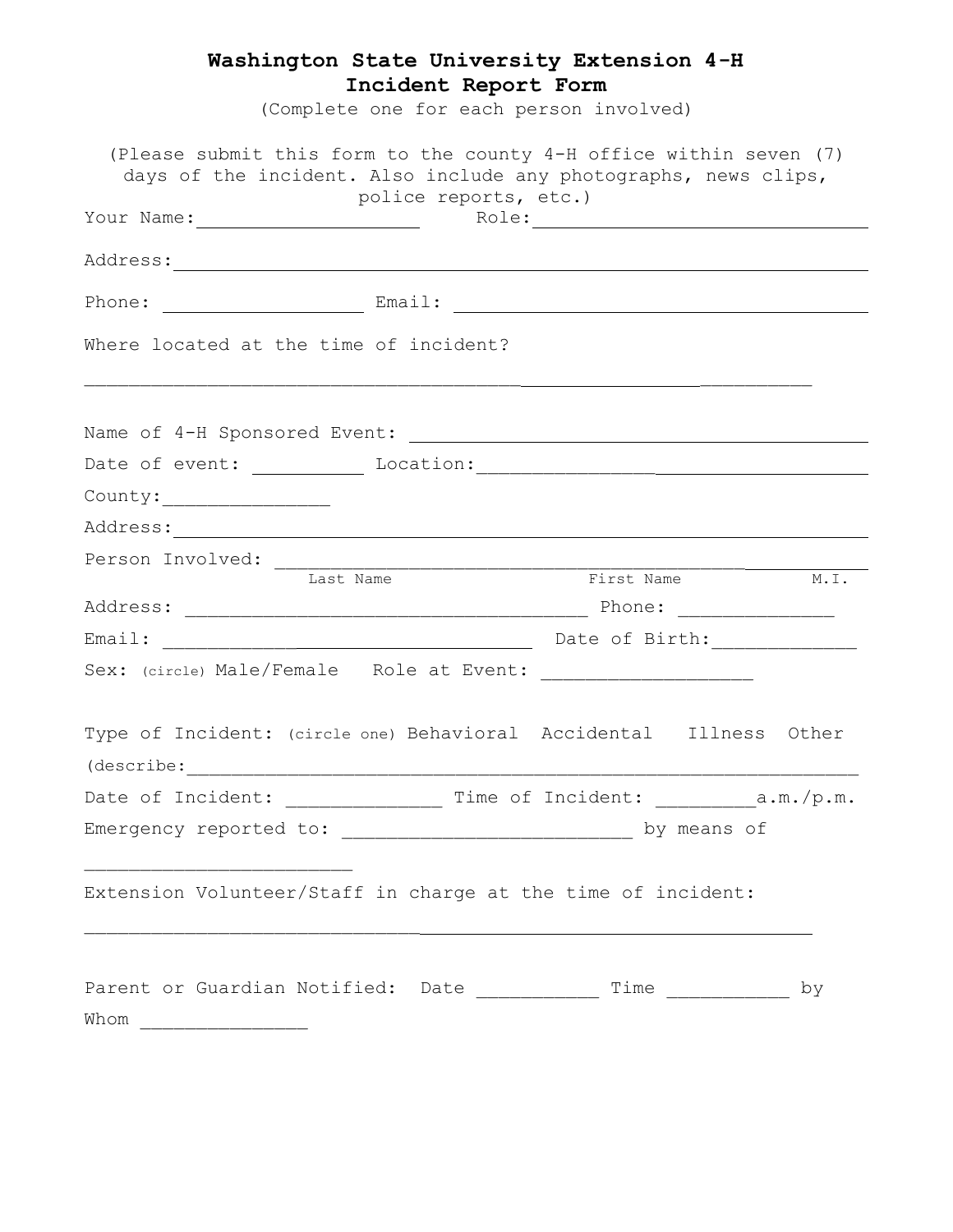|                                               |  |                                         |                                             | Phone _______________________ Date _____________ Time ____________ by Whom__________________________ |  |  |
|-----------------------------------------------|--|-----------------------------------------|---------------------------------------------|------------------------------------------------------------------------------------------------------|--|--|
|                                               |  |                                         |                                             |                                                                                                      |  |  |
|                                               |  | Type of Medical Care Received? (circle) |                                             |                                                                                                      |  |  |
|                                               |  |                                         | First Response Ambulance Emergency Hospital |                                                                                                      |  |  |
|                                               |  |                                         |                                             |                                                                                                      |  |  |
| Adult(s) on the scene:                        |  |                                         |                                             |                                                                                                      |  |  |
|                                               |  |                                         |                                             |                                                                                                      |  |  |
| Adults(s) rendering aid:                      |  |                                         |                                             |                                                                                                      |  |  |
|                                               |  |                                         |                                             |                                                                                                      |  |  |
|                                               |  |                                         |                                             |                                                                                                      |  |  |
| Witnesses: (at least two, more may be useful) |  |                                         |                                             |                                                                                                      |  |  |
|                                               |  |                                         |                                             |                                                                                                      |  |  |
|                                               |  |                                         |                                             |                                                                                                      |  |  |
|                                               |  | Where located at the time of incident?  |                                             |                                                                                                      |  |  |
|                                               |  |                                         |                                             |                                                                                                      |  |  |
|                                               |  |                                         |                                             |                                                                                                      |  |  |
|                                               |  |                                         |                                             |                                                                                                      |  |  |
|                                               |  | Where located at the time of incident?  |                                             |                                                                                                      |  |  |
|                                               |  |                                         |                                             |                                                                                                      |  |  |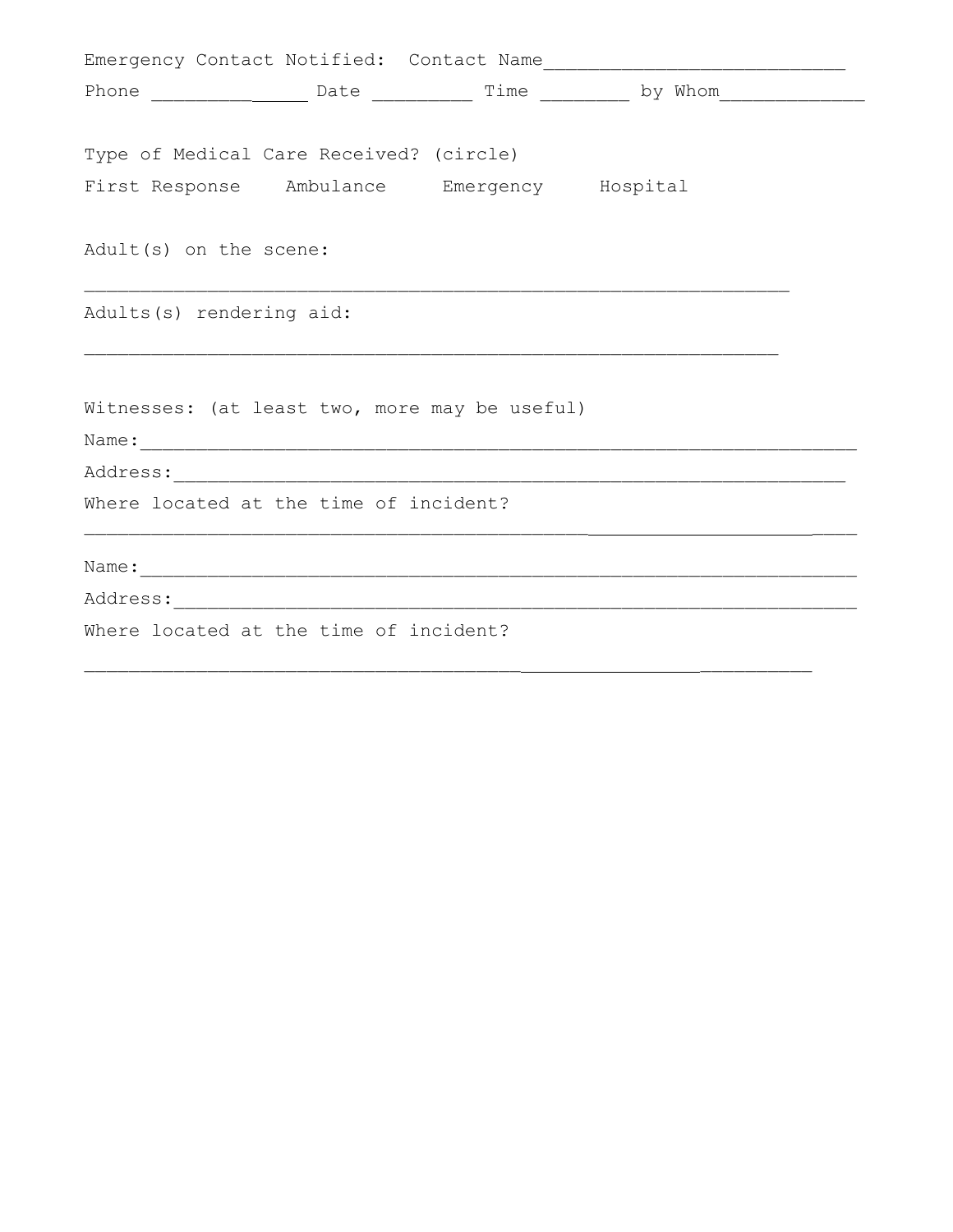## **Description of Incident**

(Use additional pages, if necessary)

- 1. Sequence of activity (e.g., at end of the workshop, at the beginning of club meeting, during leisure time): What had preceded in terms of type of activities?
- 2. Location (e.g., where did the incident occur in the workshop/activity space in relation to instructor/supervisor and other participants)? A diagram is frequently helpful.
- 3. Just exactly what was the person involved doing and how did the incident occur? What was going? Who was involved?
- 4. What could/should the injured person have done to have prevented the incident? (If appropriate, might ask the person involved what he/she could have done to prevent the injury.)
- 5. Action taken at time of incident:
- 6. Action taken as follow-up to incident:

FOLLOW-UP REQUIRED:

Person(s) completing all or part of report:

| Signature                           | Title | Date |
|-------------------------------------|-------|------|
| Signature                           | Title | Date |
| Person completing Follow-Up Report: |       |      |
| Signature                           | Title | Date |
| County 4-H Educator Signature       | Title | Date |